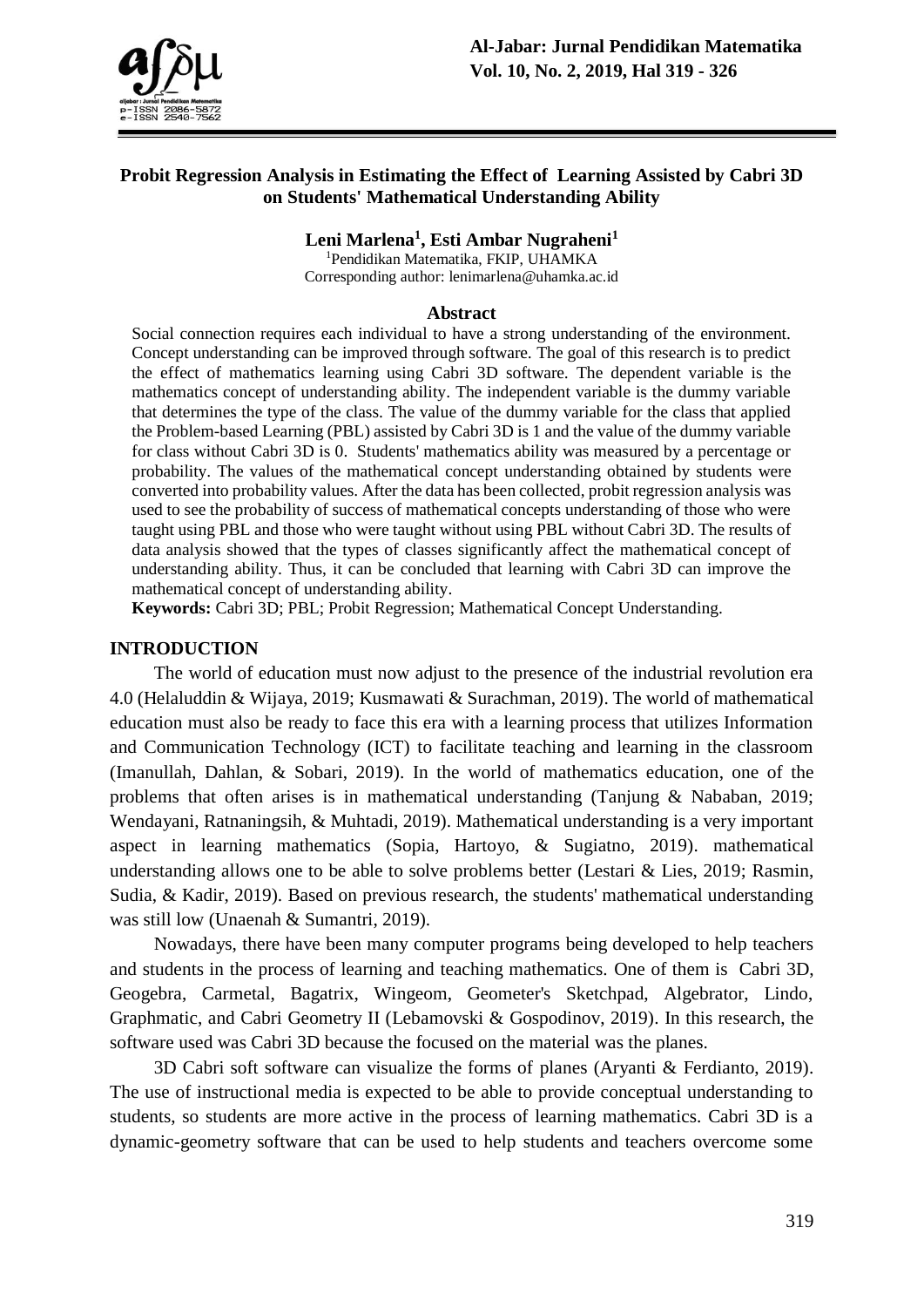

difficulties and make the learning of three-dimensional geometry easier and more interesting (Accascina & Rogora, 2006; Yanty Putri Nasution, 2017)

One learning approach that allows students to be actively involved in obtaining concepts by solving problems is the Problem-based Learning model (Kristyanawati, Suwandi, & Rohmadi, 2019). Through the problems presented by the teacher, students can develop their creativity and construct their new knowledge which includes the ability to formulate problems, analyze problems, determine problem-solving, and make conclusions. A conducted classroom action research shows that the Problem-based Learning model can improve students' mathematical concept understanding (Waluyo & Siswanto, 2019). The results of his observations showed that the average score on the pre-cycle test was 66.81 (moderate), the average score on the first cycle test was 76.97 (high), and the average value on the second cycle was 86.83 (high) (Zulfa, A., Warniasih, K., & Wardono, 2019).

Research on Cabri 3D-assisted learning on the ability to comprehend mathematical concepts has been done by previous researchers, namely research on the 3D Cabri-based student worksheet can improve mathematical concept understanding so that the learning process becomes effective and efficient (Hendriana, 2019), the application of Cabri 3D learning media on the mathematical concept understanding can help students in learning because they are invited to learn in real terms (Sumliyah, 2019). And in other studies (Hartatiana, Darhim, & Nurlaelah, 2017a, 2017b; Hendriana, Nuriadin, & Rachmaeni, 2019; Muhammad, Purwanto, & Muji Prisnaini, 2017; Witanto, 2019).

Based on previous research, the novelty in this study is the use of regression analysis in determining the influence of the Cabri 3D software on students' mathematical concept understanding. The statistical analysis used was Probit regression. The use of Probit regression can provide more information than just using the two population mean values. By using Probit regression analysis, the results of this study will be able to provide the information on the significance effect of Cabri 3D software on mathematical concept understanding and its ability to estimate the percentage of mathematical concept understanding of students who were taught using the Problem-based Learning assisted by Cabri 3D software and those who were not taught using Cabri 3D software.

#### **THE RESEARCH METHODS**

The data was collected from the eighth-grade students of SMPN 21 South Tangerang. The sample taken was the class VIII-1 as the class taught by using Problem-based Learning assisted by Cabri 3D V2 and class VIII-4 as the class taught by using Problem-based Learning without Cabri 3D V2. The sample size for the class given the Problem-based Learning with Cabri 3D V2 was 33 students while the sample size for the class given the model Problembased Learning without Cabri 3D V2 was 34 students. The material used in this study was the material of the plane.

The independent variable of this study was a dummy variable, i.e. the class given the Problem-based Learning assisted by Cabri 3D V2 notated by the number "1". The class given PBL without 3D Cabri V2 was notated by the number "0". Then, the dependent variable was the value of students' mathematical concept understanding ability in the form of a percentage.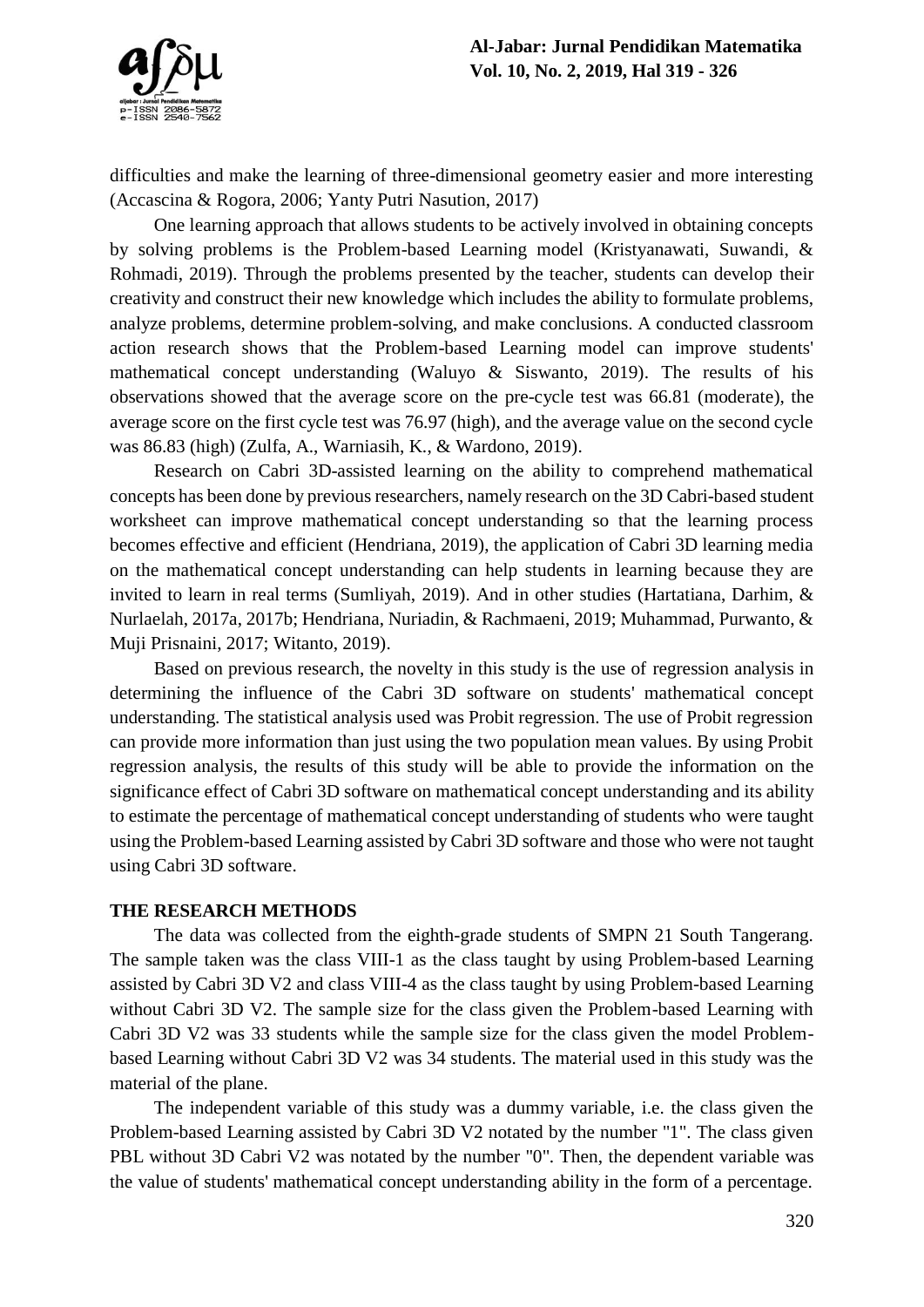

The instrument used to measure students' mathematical concept understanding was a 7-items test on students' mathematical concept understanding of the material of the plane in the form of descriptions that have passed the validity and reliability tests.

In general, the Probit model can be stated in the following equation:

probit  $[\pi(x)] = \beta_0 + \beta_1 x_1 + \beta_2 x_2 + ... + \beta_n x_n$ 

The Probit regression parameters are  $\beta_0$ ,  $\beta_1$ , ...,  $\beta_p$  and free variables are x<sub>1</sub>, x<sub>2</sub>, ..., x<sub>p</sub> (Agresti, 2006). The Maximum Likelihood Estimation method was employed to estimate the Probit regression parameters. The independent variables contained in this Probit model were then statistically tested to determine their significance for the response variables. The statistical tests conducted were a partial test, overall test, and model suitability test. Data processing to get the estimated value of Probit regression parameters and statistical testing was done with the help of SPSS software.

The partial test was carried out to test the significance of the coefficient β partially by comparing the alleged  $\beta$  with its default error estimator. The parameter was  $\beta_1$  tested using the Wald test (W test) (Hosmer, Lemeshow, & Sturdivant, 2013). The statistical hypotheses used were as follows:

 $H_0$ : β<sub>1</sub> = 0 (class does not significantly influence students' mathematical concept understanding ability)

H<sub>1</sub>:  $β_1 \neq 0$  (class has a significant effect on students' mathematical concept understanding ability), the equation used was:

$$
W_i=\frac{\widehat{\beta}_i}{\widehat{SE}(\widehat{\beta}_i)}
$$

Description:

 $\hat{\beta}_1$  = estimator for  $\beta_1$ 

 $\widehat{SE}(\widehat{\beta}_2)$  = standard error estimator of  $\beta_1$ 

In this case, the W test statistic follows the standard normal distribution, so testing was done by comparing the Wald test statistics with the standard normal distribution at the real level α. If the value of  $|W| > Z_{\alpha/2}$  or p-value  $\leq \alpha$  then H<sub>0</sub> is rejected.

The whole test was carried out to check the significance of the coefficients  $\beta$ simultaneously. In general, the hypothesis for the whole test is as follows:

H<sub>0</sub>: 
$$
\beta_1 = \beta_2 = ... = \beta_p = 0
$$

H<sub>1</sub>: at least one 
$$
\beta_j \neq 0
$$
,  $j = 1, 2, ..., p$ 

However, because the independent variable used in this study was only one ("class" dummy variable), so, the whole test hypotheses were no different from the partial test, namely:

 $H_0$ : β<sub>1</sub> = 0 (class does not significantly influence students' mathematical concept understanding ability)

H<sub>1</sub>:  $β_1 \neq 0$  (class has a significant effect on students' mathematical concept understanding ability).

The formula for the Gtest statistics<sup>2</sup> or likelihood ratio test, namely: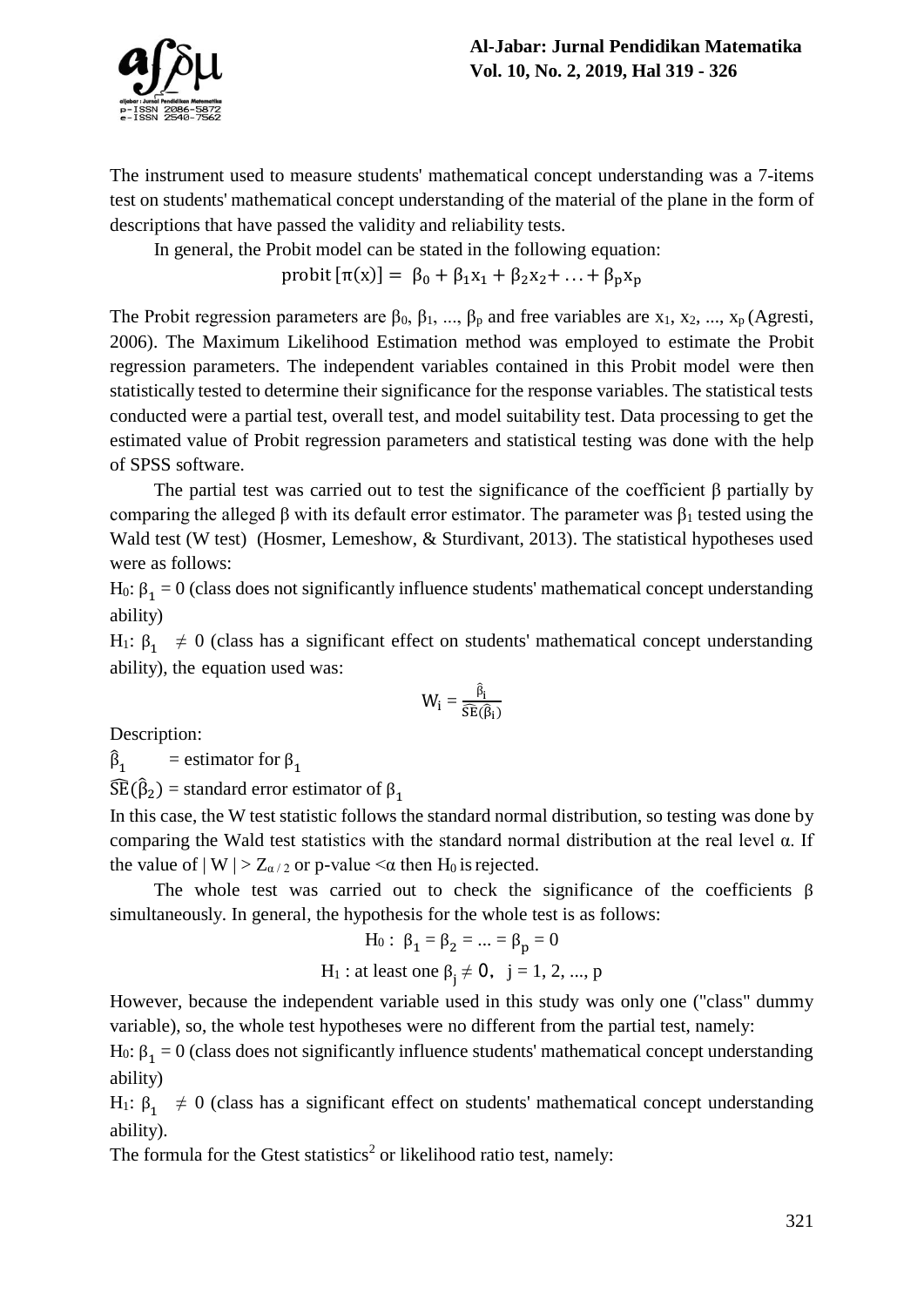



$$
G^2 = -2ln \, \left[ \frac{\left( \frac{n_1}{n} \right)^{n_1} - \left( \frac{n_0}{n} \right)^{n_0}}{\Sigma_{i=1}^{n} - \widehat{\pi}_i^{yi}(1-\widehat{\pi}_i)^{(1-yi)}} \right]
$$

Description:

 $n_1$  = number of observations which have a value of  $y = 1$ 

 $n_0$  = number of observations that have a value of y = 0

 $n = n_1 + n_0$ 

Test statistics  $G^2$  follows the distribution of chi-square, then testing was done by comparing the statistical values of the  $G<sup>2</sup>$  test to the chi-square table with free degrees of v (number of parameters) at the real level of α. If the value of  $G^2 > \chi^2(v, \alpha)$  or p-value  $\lt \alpha$ , then H<sub>0</sub> is rejected.

Testing the goodness of the Probit regression model was done to measure the accuracy of the regression model in estimating the true value. The method used was the Pearson Goodness of Fit. The hypothesis is:

H0: The model is not fit

 $H_1$ : The model is fit

Statistical test for testing the goodness of Probit regression model is defined as:

$$
\chi^2=\textstyle\sum_{i=1}^m\quad\frac{(o_i-(e^-)i)^2}{e}i,
$$

Description:

m: number of observations

 $o_i$ : the frequency of the observed or real occurred in the category of to-i

ei: the expected frequency in the category of to-i

 $i = 1, 2, 3, ..., m$ .

Criteria for rejection of H<sub>0</sub>: H<sub>0</sub> is rejected if  $\chi^2$  test >  $\chi^2$ tables or p-value < $\alpha$  (Agresti, 2002).

## **THE RESULTS OF THE RESEARCH AND THE DISCUSSION**

The results of research done on April - May 2019 are shown in Figure 1. Figure 1 shows that the class that applied the Problem-based learning model assisted by Cabri 3D obtained the average score of 70 while the class that applied the Problem-based Learning model without Cabri 3D obtained the average score of 59. Thus, it can be said that the class that applied the PBL learning model assisted by Cabri 3D obtained a greater average score.



**Figure 1. Average Score of Students' Mathematical Understanding Ability per Class**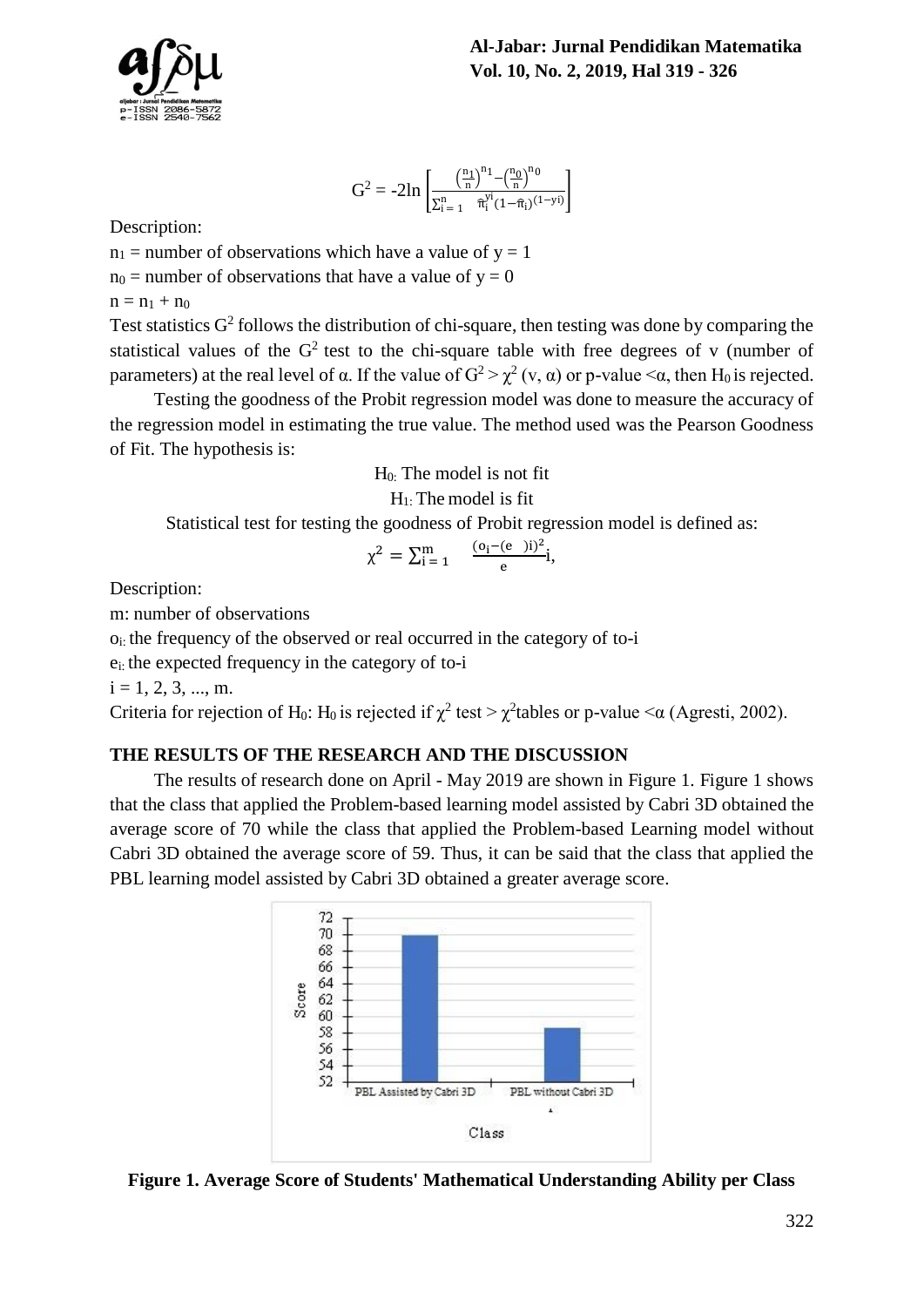The results of the Probit regression parameter estimation can be seen in Table 1. Based on Table 1, the Probit regression model obtained is as follows: Probit (students' mathematical concept understanding ability) =  $0.221 + 0.302$  class. Then, From Table 1, you can also see the partial test results for the "Class" free variable in the significance value column, which is 0,000. This value is very small, less than the level of significance (significance level) set by researchers that is equal to 5%. This shows that at the real level of 5%, the variable dummy "class" significantly affects the likelihood or opportunity of students' mathematical concept ability.

|              | Tuble 1: Ebermated + andeb of 1100ne neglebbron Timary bib |        |        |       |
|--------------|------------------------------------------------------------|--------|--------|-------|
| Parameters   | <b>Estimated for Default</b>                               | Errors |        | Sig.  |
| <b>Class</b> | 0.302                                                      | 0.032  | 9.568  | 0.000 |
| Intercept    | 0.221                                                      | 0.022  | 10.213 | 0,000 |

|  |  | <b>Table 1. Estimated Values of Probit Regression Analysis</b> |
|--|--|----------------------------------------------------------------|
|--|--|----------------------------------------------------------------|

Based on Table 1, the students who were in the class that applied the Cabri 3D obtained a 70% chance of success in students' mathematical concept understanding ability. Students who got the PBL model without Cabri 3D obtained a 51% chance of success.

| <b>Table 2. Pearson Goodness-of-Fit</b> |    |                  |  |  |  |
|-----------------------------------------|----|------------------|--|--|--|
| Chi-Square                              | Df |                  |  |  |  |
| 929 384                                 | 65 | .00 <sup>A</sup> |  |  |  |

The significance value obtained was  $0.000 \le 0.05$ , so that on testing the suitability of the model,  $H_0$  is rejected. This means that at the 5% level, it can be concluded that the Probit regression model in the independent variable class is suitable for estimating the Probit values of students' mathematical concept understanding abilities.

Based on previous research, student worksheet assisted by Cabri 3D can improve students' concept understanding so that the learning process becomes effective and very influential (Hendriana et al., 2019), The previous research does not explain how much influence, but in this study, Cabri 3D-assisted learning is very influential in improving students' mathematical concept understanding, which is 70%, greater than the class that did not apply the Cabri 3D. Also, Cabri 3D can increase the effectiveness of students' problem-solving abilities (Pujiastuti, 2013), and influences students' mathematical spatial abilities in using Brain-Based Learning assisted by Cabri 3D (Hendriana et al., 2019).

## **CONCLUSION AND SUGGESTION**

Based on the results of research, it can be concluded that the use of instructional media technology that is 3D Cabri software integrated with the Problem-based Learning model can significantly affect the students' concept understanding ability. The students who were taught by using the Problem-based Learning model without the help of Cabri 3D obtained a 19% lower chance of success in mathematical concept understanding. Viewed from the average scores obtained, the class that applied the Problem-based Learning model assisted by Cabri 3D obtained an average score of 70 while the class that applied the Problem-based Learning without Cabri 3D obtained an average score of 59.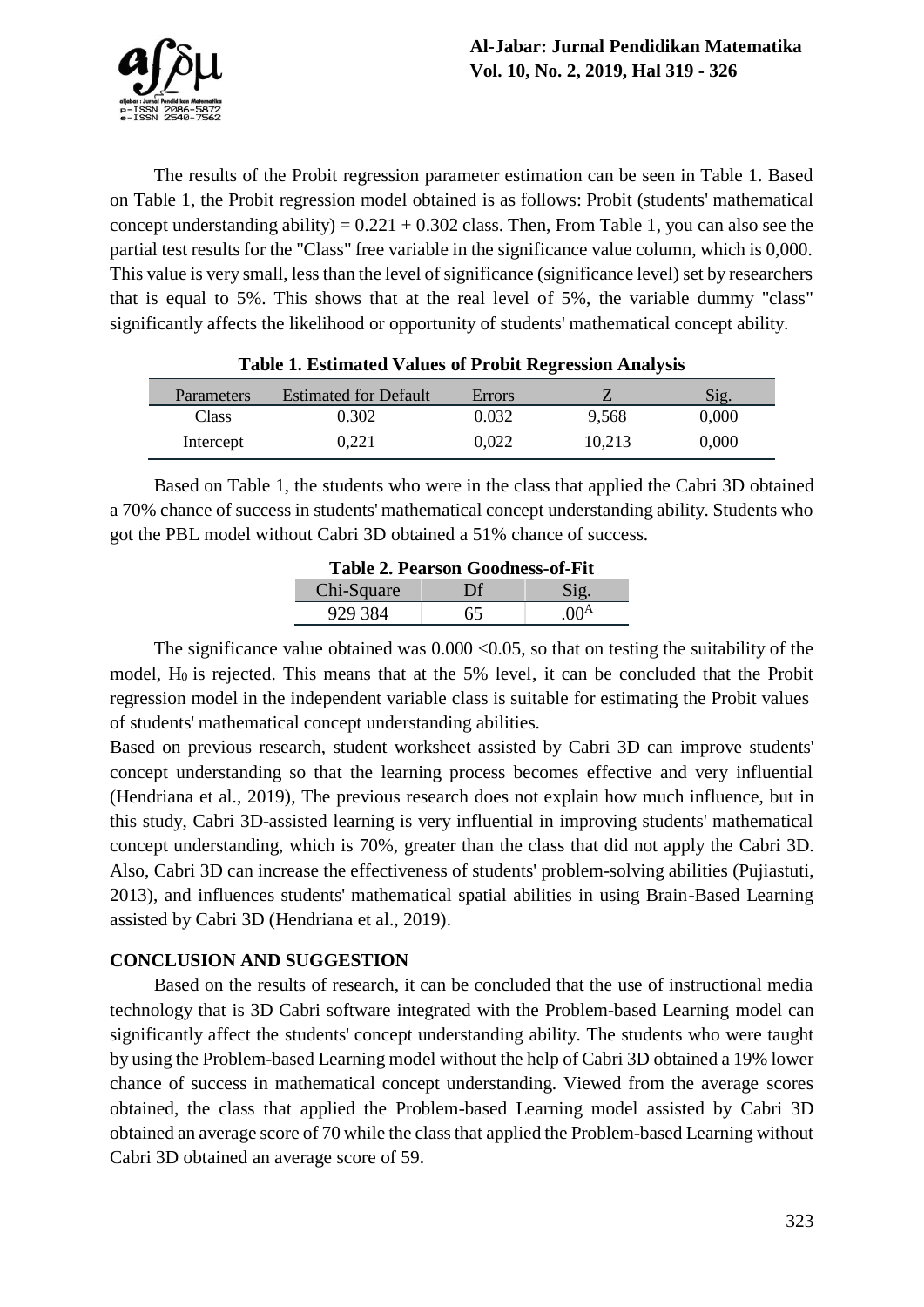

From these findings, it is suggested to the teachers to be able to utilize the Cabri 3D software to assist the learning process in the classroom. Therefore, this software is statistically significant in increasing the students' mathematical concepts understanding ability on planes material. The use of Cabri 3D can help students and teachers to overcome some difficulties in the learning and teaching process, as well as make learning geometry easier and more interesting.

# **REFERENCES**

- Accascina, G., & Rogora, E. (2006). Using Cabri3D Diagrams for Teaching Geometry. *The International Journal for Technology in Mathematics Education*, *13*(1).
- Agresti, A. (2002). *Categorial Data Analysis* (2nd ed.). Canada: Wiley-Interscience.
- Agresti, A. (2006). An Introduction to Categorical Data Analysis: Second Edition. In *An Introduction to Categorical Data Analysis: Second Edition* (2nd ed.). Canada: Wiley-Interscience.
- Aryanti, R., & Ferdianto, F. (2019). Identifikasi kemampuan visualisasi siswa smp. *Ejournal*, *1*(1), 400–410.
- Hartatiana, H., Darhim, D., & Nurlaelah, E. (2017a). Improving Junior High School Students' Spatial Reasoning Ability Through Model Eliciting Activities with Cabri 3D. *International Education Studies*, *11*(1), 148. https://doi.org/10.5539/ies.v11n1p148
- Hartatiana, Darhim, & Nurlaelah, E. (2017b). Student's Spatial Reasoning through Model Eliciting Activities with Cabri 3D. *Journal of Physics: Conference Series*, *895*(1).
- Helaluddin, & Wijaya, H. (2019). Pengembangan Kompetensi Pendidik Di Perguruan Tinggi Dalam Menyonsong Era Revolusi Industri 4.0. *Prosiding Seminar Nasional Pangan, Teknologi Dan Entrepreneurship*, 1–7.
- Hendriana, B. (2019). Lembar Kerja Peserta Didik Berbasis Cabri 3d Untuk Meningkatkan Pemahaman Konsep Matematis Siswa.*Journal of Chemical Information and Modeling*, *53*(9), 1689–1699.
- Hendriana, B., Nuriadin, I., & Rachmaeni, L. (2019). Pengaruh Model Brain-Based Learning Berbantuan Cabri 3d Terhadap Kemampuan Spasial Matematis Siswa ( The Influence Of Brain-Based Learning Model With Cabri 3d On Student ' S Ability Of Spatial Mathematics ).*Jurnal THEOREMS*, *4*(1), 18–28.
- Hosmer, D. W., Lemeshow, S., & Sturdivant, R. X. (2013). Applied Logistic Regression: Third Edition. In *Applied Logistic Regression: Third Edition*.
- Imanullah, D. F., & Sobari, A. (2019). Pemanfaatan Teknologi Informasi dan Komunikasi dalam Pembelajaran Ski Kelas VIII SMP Islam Plus Daarul Jannah. *e-Jurnal Mitra Pendidikan*, *3*(6), 796-806.
- Kristyanawati, M. D., Suwandi, S., & Rohmadi, M. (2019). Peningkatan Keterampilan Menulis Teks Eksposisi Menggunakan Model Problem Based Learning. *Scholaria: Jurnal Pendidikan Dan Kebudayaan*, *9*(2), 192–202.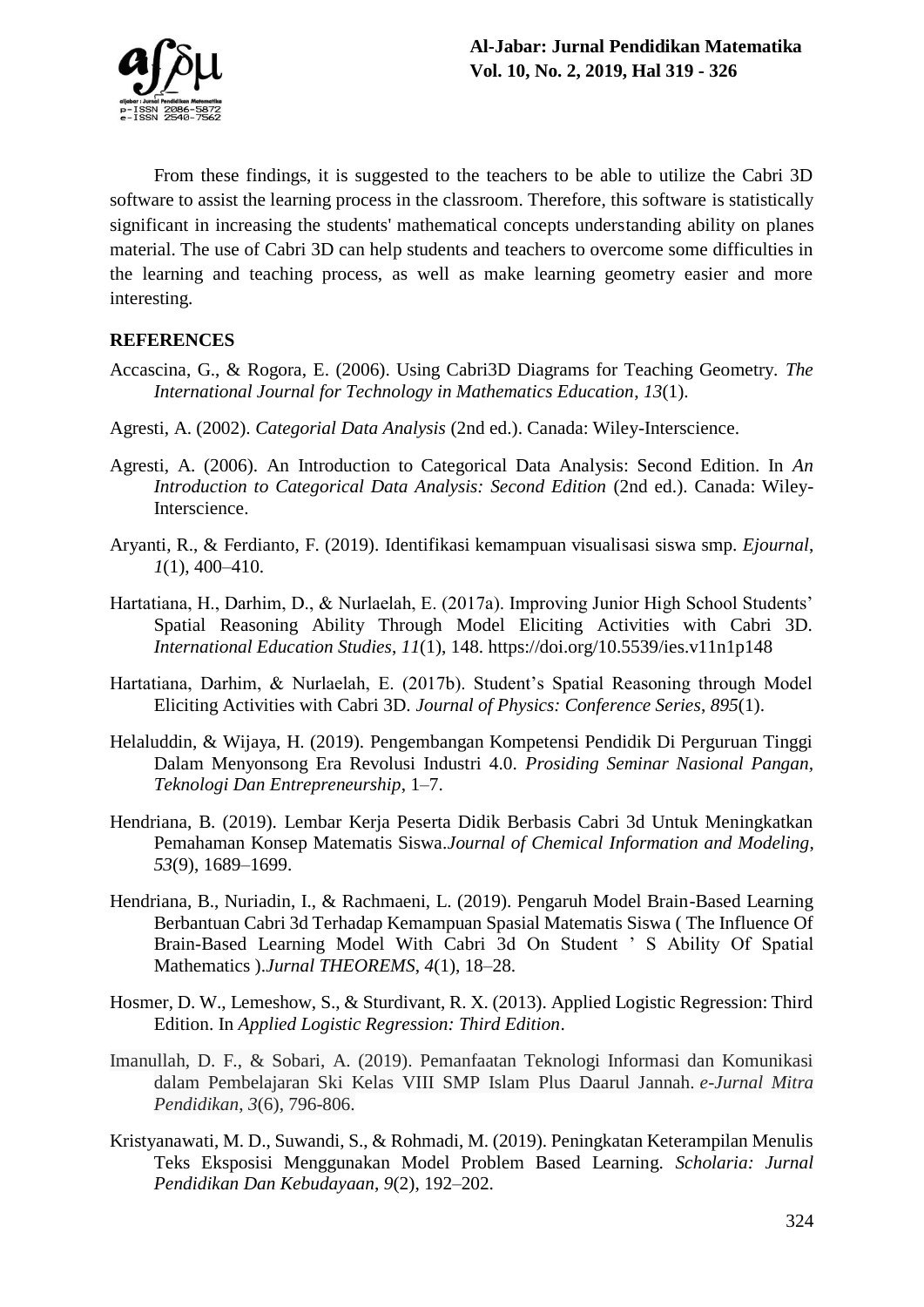- Kusmawati, H., & Surachman, A. I. (2019). Glokalisasi kurikulum pendidikan agama islam madrasah aliyah keagamaan di era revolusi industri 4.0 <sup>1</sup> . *Pendidikan Dasar*, *6*(2).
- Lebamovski, P., & Gospodinov, M. (2019). 3D Innovation Technologies in Education. *CBU International Conference Proceedings*, *7*, 484–489.
- Lestari, S. I., & Lies, A. (2019). Pengaruh Penerapan Strategi Pembelajaran Scaffolding terhadap Kemampuan Pemahaman Konsep Matematis Siswa Madrasah Tsanawiyah Al-Hidayah Singingi Hilir ditinjau dari Motivasi Belajar Siswa. *Suska Journal of Mathematics Education*, *5*(1), 68–76.
- Muhammad, M., Purwanto, J., & Muji Prisnaini, R. (2017). Improving Students' Spatial Skill with Learning Cycle Using Cabri 3D Application in Junior High School. *Atlantis Press*, *109*(Aecon), 333–337.
- Pujiastuti, E. (2013). Keefektifan Pembelajaran Model Quantum Teaching Berbantuan Cabri 3D Terhadap Kemampuan Pemecahan Masalah. *Kreano: Jurnal Matematika Kreatif-Inovatif*, *4*(1), 98–104.
- Rasmin, Sudia, M., & Kadir. (2019). Pengaruh Pembelajaran Problem Posing terhadap Kemampuan Pemecahan Masalah Matematis Siswa. *Jurnal Pembelajaran Berpikir Matematika*, *3*(2), 85–95.
- Sopia, N., Hartoyo, A., & Sugiatno. (2019). Pengembangan Pemahaman Konseptual Dan Disposisi Matematis Siswa Melalui Penerapan Pendekatan Problem Solving Di Sma. *J-PiMat*, *1*(1), 11–20.
- Sumliyah. (2019). Penerapan Media Pembelajaran Cabri 3d Pada Kemampuan Pemahaman Konsep Matematika Smk. *Jurnal Int∑gral*, *10*(1), 16–27.
- Tanjung, H. S., & Nababan, S. A. (2019). Pengembangan Perangkat Pembelajaran berbasis Masalah untuk Meningkatkan Kemampuan Pemecahan Masalah dan Komunikasi Matematis Siswa SMA Negeri 3 Kuala Kabupaten Nagan Raya. *Genta Mulia: Jurnal Ilmiah Pendidikan*, *10*(2).
- Unaenah, E., & Sumantri, muhammad S. (2019). Analisis Pemahaman Konsep Matematis Siswa Kelas 5 Sekolah Dasar Pada Materi Pecahan Een. *Jurnal Basicedu*, *3*(1), 106–111.
- Waluyo, S. B., & Siswanto, B. (2019). *Upaya Meningkatkan Kemampuan Pemahaman Konsep Matematis dan Rasa Ingin Tahu Siswa Kelas X MIPA 9 SMA N 4 Semarang Melalui Model Problem Based Learning Berbantuan Kartu Soal*. *2*, 893–898.
- Wendayani, Ratnaningsih, N., & Muhtadi, D. (2019). Implementasi Model Pembelajaran OSBORN untuk Menggali Kemampuan Berpikir Lateral Matematik Ditinjau dari Gaya Belajar Peserta Didik. *Journal of Authentic Research on Mathematics Education (JARME)*, *1*(2), 19–30.
- Witanto, Y. (2019). Learning The Concept Of Cube Using Cabri 3D V2. *Atlantis Press*, *303*, 161–163.
- Yanty Putri Nasution, E. (2017). Meningkatkan Kemampuan Spasial Siswa Melalui